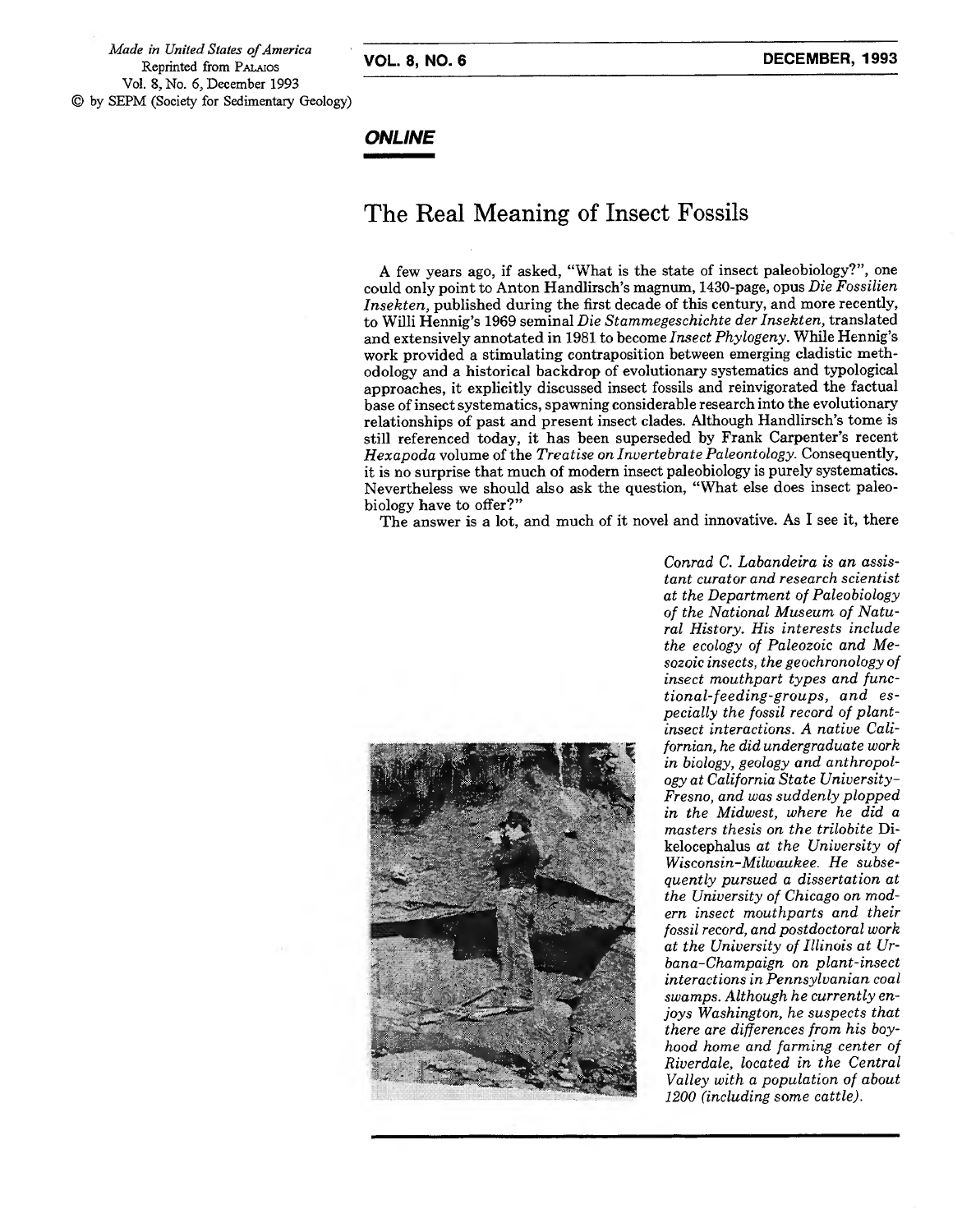are five major intellectual vistas that study of fossil insects currently has to offer. All of these unconventional paths have much to do with the origin and evolution of terrestrial ecosystems. Ultimately, they address ecosystem evolution and current issues of biodiversity.

*The Earliest History of Insects and Their Relatives.* Still obscured by an unyielding Devonian and Mississippian fossil record is the origin and early cladogenesis of insects and their close relatives. Currently, all that is known is a modicum of scraps and some semicomplete specimens from the Early and Middle Devonian. This earlier Devonian material is consistent with what has been previously predicted. Nevertheless, nothing is known from a 55 million-year period spanning the Late Devonian and all the Mississippian, immediately after which at least a dozen major insect clades appear worldwide and geologically instantaneously. Because of this depauperate record, the pre-Pennsylvanian terrestrial insect record resembles paleoanthropology:the numbers of (admittedly few) researchers is approaching the number of specimens available for study! However, there is opportunity in this poverty: even additional scraps from existing localities, or additional, insect-producing localities can provide significant evidence for substantively altering existing theories of early insect evolution, including the timing and sequence of trophic groups in the arthropod invasion of land.

*New Understandings of Early Insect Structure.* It is difficult to define a subgroup of a phylum as diverse and complex as the Arthropoda, in terms of a single, morphological descriptor. But Sidney Mantón did just that in the 1970's by providing the term, Uniramia, to define a phylum of arthropodan-grade invertebrates possessing, for each body segment, a single lateral, multisegmented appendage that generally constitutes the walking leg. She included in this group myriapods (millipeds, centipeds and relatives), hexapods (insects and relatives) and onychophorans, and stated that this group has no clear relationship to any other arthropod group. Recent paleobiological and neobiological evidence indicates otherwise. Interesting work by Jarmila Kukalová-Peck has documented several Paleozoic insects that were polyramous for each body segment, and an intriguing cladistic analysis by Bill Ballard and colleagues has indicated that while onychophorans may be closely related to myriapods, both groups are phylogenetically distant from hexapods. Ballard's study also concluded that the arthropoda are monophyletic. Given these recent discoveries, the Uniramia of Mantón is being disassembled, and ultimately the term should be dropped from usage.

A similar situation exists for a Paleozoic order of insects, the Protorthoptera. Jarmila Kukalová-Peck has recognized head and wing autapomorphiesthat define subclades that are now either being reallocated to existing orders, or are constituting a new order. It long has been recognized that the Protorthoptera was the most unnatural of higher insect taxa, and its disassembly into groups with definable characters is a major step in making sense of a clearly polyphyletic taxon.

*Plant-Insect Interactions in Terrestrial Ecosystems.* The third major impact that fossil insects have to offer is not so much as body fossils, but rather their impact upon plants. This effect, mostly evidenced directly as plant damage or indirectly as insect coprolites, is best demonstrated in permineralized deposits of some of the earliest known, well-preserved, and extensive terrestrial ecosystems-the Pennsylvanian coal swamp deposits of Euramerica. In these deposits there now is good evidence for an intriguing array of plant-insect interactions that previously were not suspected to occur in the Paleozoic. Anatomical evidence is now available for stem galls, probably by grub-like larvae, stylet tracks in plant tissues that indicate sap-sucking by insects with piercing-and-sucking beaks, and wholesale consumption of sporangia by unknown mandibulate insects. Evidence for leaf mining and spore dispersal syndromes is more equivocal. However it has become clear that insects and plants were interacting in misty Pennsylvanian coal swamps in ways that were hardly conceivable a decade ago.

During the Mesozoic, as appreciation for the fossil records of insects and plants improve, there is increasing realization that insect pollination syndromes were already coevolved with the earliest flowering plants during the lower Cretaceous. Moreover, recent investigations have established the role of insects in the pollination of cycads and gnetaleans, and there is circumstantial fossil evidence for beetle-like consumption of bennettitalean ovulate cones. These data indicate that insect pollination was present during the earlier Mesozoic, long before flowering plants were ecologically dominant. Thus a more comprehensive understanding of the evolution of diversity in land ecosystems can be furthered by continued examination of insect-plant interactions, particularly during the Late Carboniferous to the Cretaceous.

*Extraction ofInsect Proteins and DNA from Amber.* It long has been known that amber fossils contain a wealth of insect exoskeletal detail, comparable to modern insect material. However, only recently has there been an appreciation that insect cuticle does not surround empty space, but often encases exquisitely preserved tissue. This tissue, particularly flight muscle, can contain extractable and characterizable proteins and DNA. Importantly, insect DNA in amber is providing a spectacular opportunity for estimating rates of extinction and evolutionary change, establishing topologies of those modern clades with amberentombed members, determining symbiotic relationships between insects and their parasites and mutualists, and assessing the taphonomy of amber preservation.

*Fossil Insect Diversity.* The entire span of the fossil insect record—from unclear Devonian origins, to the first extensive, diverse forest ecosystems of the Pennsylvanian, to the entrapment by amber during the post-Jurassic- $$ can be characterized by a generally plentiful and taxonomically diverse record. The received wisdom about insects having a poor fossil record is outright wrong; at least 63 percent of modern insect families have a fossil record, a pretty respectable capture rate when compared to other major terrestrial taxa. More importantly, this diversity can be used to test fundamental evolutionary hypotheses, such as whether the origin of modern insect diversity was cou-